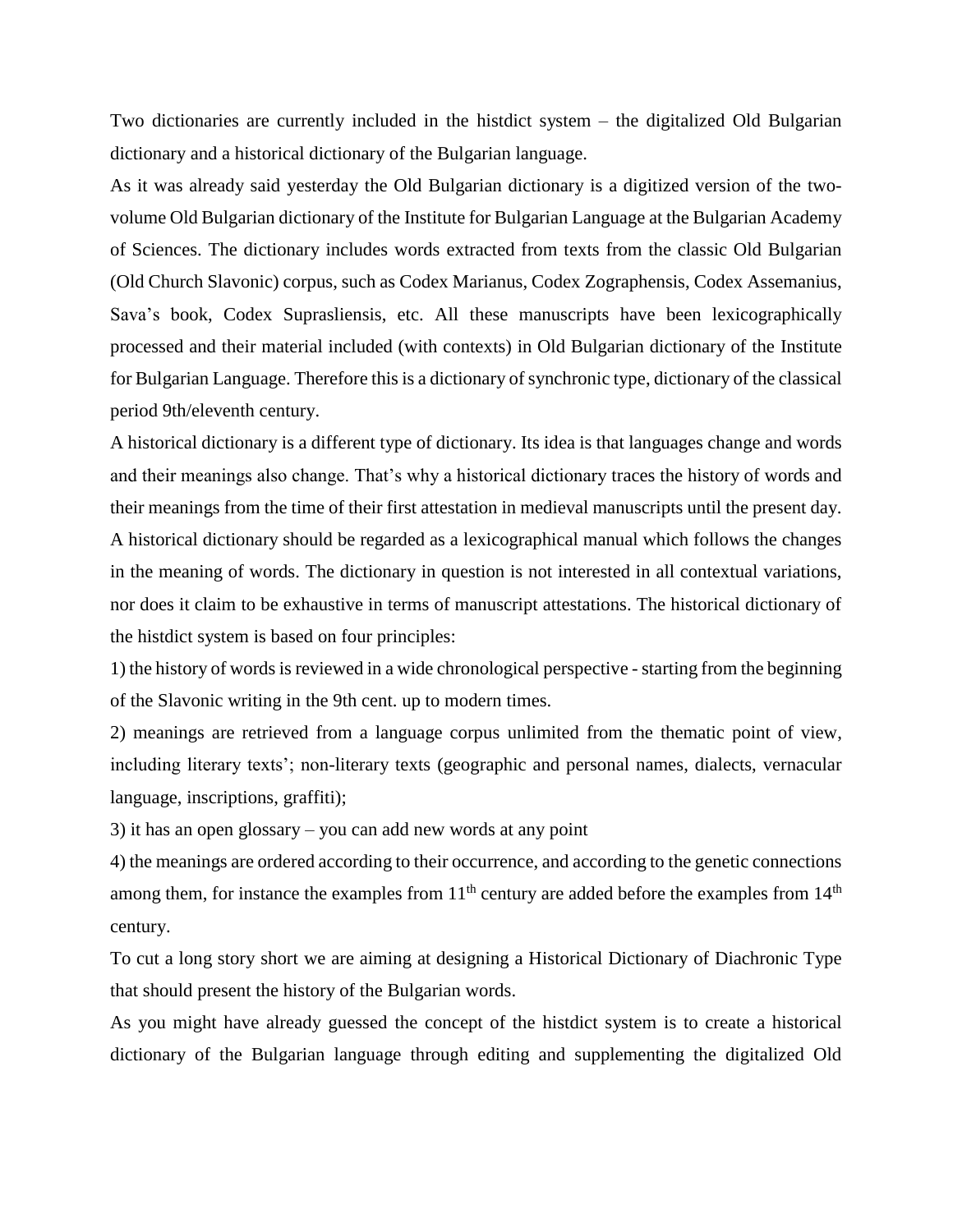Bulgarian dictionary. The logical way would be to take an already existing dictionary, to digitalize it and to start enriching and editing it.

At this point I believe that it's impossible to write big dictionary entries that include all possible meanings of the words. What is realistic however is to constantly create smaller, separate dictionaries which can then be integrated in the historical dictionary. One way to do so is to create a dictionary of a specific group of words – for example Christian terminology, judicial terminology, plant or animal names etcetera. This way the historical dictionary of the Bulgarian language will be constructed according to a thematically-oriented principle. After the separate lexical fields have been processed, such a thematic approach to the lexicon of the Bulgarian language in a diachronic perspective allows to reach certain conclusions regarding the pathways of the intellectualization of the language during the Middle Ages as well as regarding the development of the literary vocabulary. At the present stage, the section on the Christian terminology has been developed, including approximately 800 new and revised dictionary entries. The selection of this particular lexical field was dictated by the fact that Old Bulgarian (Old Church Slavic) was the sacred and literary language of the Orthodox Slavs.

The second possibility is to create a dictionary of a single author, manuscript or period. This is the case with the dictionary of the language of Patriarch Euthymius, which we talked about yesterday. Actually part of this dictionary is already included in the historical dictionary, that is words and their meanings from one dictionary are included in the other. For example the word агна, which means lamb, was included in the Old Bulgarian dictionary; that's why we added only one example from the works of Patriarch Euthymius, you can see it here. But the word агница, which means small sheep or is used to name Virgin Mary, was never part of the Old Bulgarian dictionary. That's why a new dictionary entry with examples from the works of Patriarch Euthymius was written.

To make all this happen specialized software has been developed, namely two separate programs for creating and editing dictionary entries. In order to accommodate our users, new words and words edited on the basis of their appearance in the Old Bulgarian dictionary have been marked in blue and green, respectively, in the historical dictionary.

During the development of the program for creating and editing dictionary entries, we have encountered a number of problems. The first software we developed operates according to a formbased principle. It displays a sequence of boxes featuring a dropdown menu, or typing boxes. It is possible to complete and/or modify their content. The development of this program was the result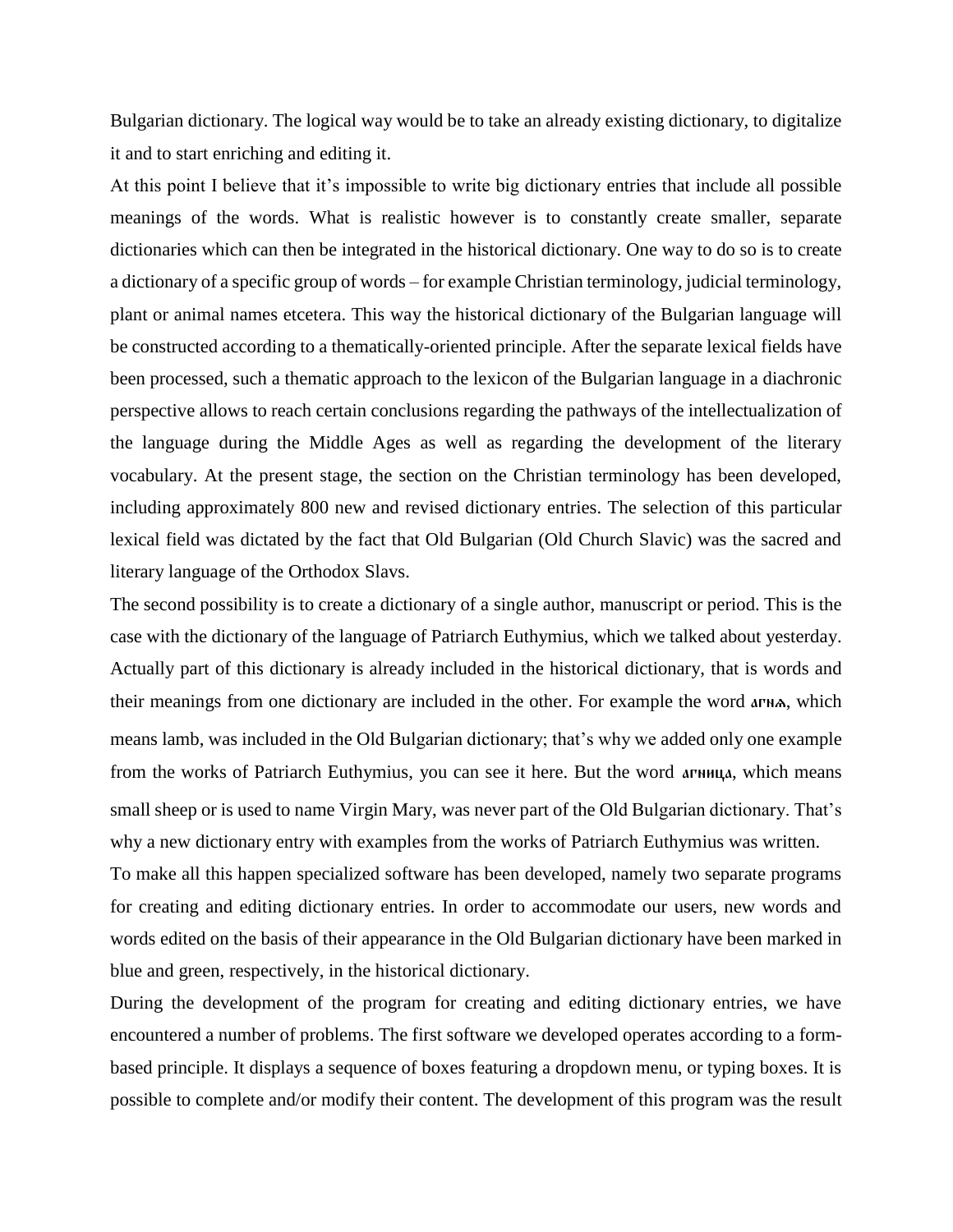of a prolonged and meticulous effort spanning many years. From the very beginning, we were aware of the fact that we needed a piece of software which would allow changing a single letter in the longest and most complex dictionary entry, and saving it without any other changes. This meant that forms had to be structured in such a manner that they could cover all entries from the digitalized Old Bulgarian dictionary, which we intended to edit and supplement in order to create our historical dictionary. This idea, which at first glance appeared simple and appropriate, proved to be challenging to implement, because the authors of the Old Bulgarian dictionary had allowed for certain ambiguities and inconsistencies in their entries. However, even in dictionaries created with the finest level of precision certain entries will most likely have an ambiguous structure, and this group is prone to be exceedingly difficult to digitalize using the model of the remaining entries. I would like to show you how does the sequence of boxes looks for one of the most complex dictionary entries – the verb быти, meaning to be. You can see yourself the number of boxes we're talking about. However, we still make use of this program anyway: our experience has shown that it is quite convenient for making small changes, such as correcting printing errors. The software is also highly useful for editing the information contained in the dropdown menus – in our case, this corresponds to grammatical information. For example, there was a group of words in the Old Bulgarian dictionary which were inadequately marked as participles in their 'part of speech' field (оглашенъ, повеленъ, чоуднать, боготъванъ, богонаоученъ, невъдомъ etc.). It became evident that, using the above-described form-based software, it was possible to change the grammatical category quickly and easily, marking these words as adjectives or verbs, which they indeed are. As a quick aside: The changes we introduce are only saved in our historical dictionary. The digitalized Old Bulgarian dictionary does not use this software, and it remains a precise copy of the printed version of the Old Bulgarian dictionary.

This software for composing and editing dictionary entries proved to be far less convenient for implementing major changes (for example, for merging meanings, adding new ones, interchanging them, etc.), as well as for creating wholly new entries. We only realized this as we started working on a dictionary of the language of Patriarch Euthymius, which requires writing entirely new dictionary entries. The form-based software makes it necessary to compose the text in Word files and subsequently to distribute the information across the relevant boxes by copying and pasting. Just imagine having to manually fill in all boxes for a word like быти – to be. This is overly laborintensive, and therefore we created new software specifically designed for dictionary entries, which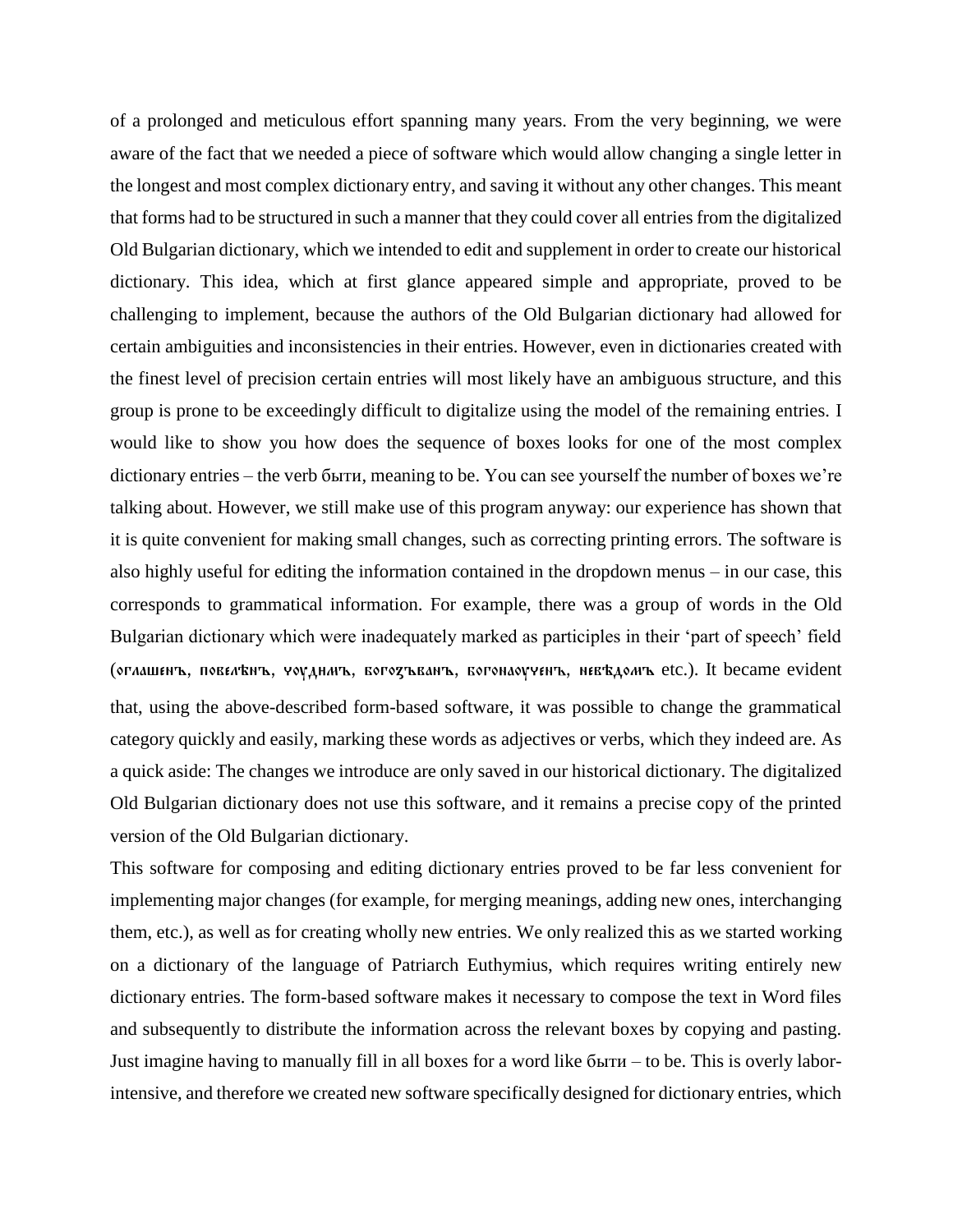is of the convertor type. The text has to be composed in a Word file nevertheless, but in accordance with special conventions – there are requirements regarding the formatting of the headline, grammatical information, meanings, examples, etc. Afterwards, the authors copy and paste their entries into a special box in histdict. When converting, the software automatically arranges the words in alphabetical order. If we copy and paste an already existing headword into the dictionary of Patriarch Euthymius, the new content is automatically substituted in place of the pre-existing one. It is possible to copy a word from the electronic dictionary into a Word file, edit it there, and then replace it in the dictionary by copy-pasting. This new convertor can be used to input an unlimited number of words. Although this software has been created for the dictionary of Patriarch Euthymius, it is suitable for creating new dictionaries. Histdict now incorporates both the legacy software and the new software for dictionary entries; users can choose the one they consider easier and more comfortable to work with.

Now I'll show you how to use both types of software. First we'll insert an entry with the software based on forms. We'll use an article from the dictionary of the language of Patriarch Euthymius. You can see the article itself here, it's the verb  $\chi$ o<sub>A</sub>HTH, which was used only 22 times, but can have multiple meanings and forms different phrases. We'll work entirely with copy/paste. First we add the grammatical information – infinitive, first and second person singular and from the drop-down menu we choose imperfect. Next we start adding meanings – first we write definition after that we add an example and then insert the manuscript together with the page number we took the example from. The first meaning of the word is "to walk, to move". We add two more examples in the same way. Now, however, we have a participle which was used as "those that set off towards someone or something". That's why we'll add an additional meaning with examples. We repeat the same steps twice more to insert the second and third meaning – let's do so now. The second meaning is "to reside, to stay somewhere for some time", and the third meaning is "to live in a certain way". We have one more additional meaning to the third definition – "Those that live in a certain way". In the end we have a few phrases marked with a plus sign – for them we add new boxes and follow the steps – definition, example, name of the manuscript and page number. The first phrase ходити въ means "to wear clothes". The second phrase means "to obey", we'll insert it as well but to not waste time let's insert only those two phrases and save our new dictionary entry. We can edit it at any point by pressing the pencil icon. You can see the sequence of boxes again. Now we'll delete one of the examples and save the entry again. You see for yourself how much time this dictionary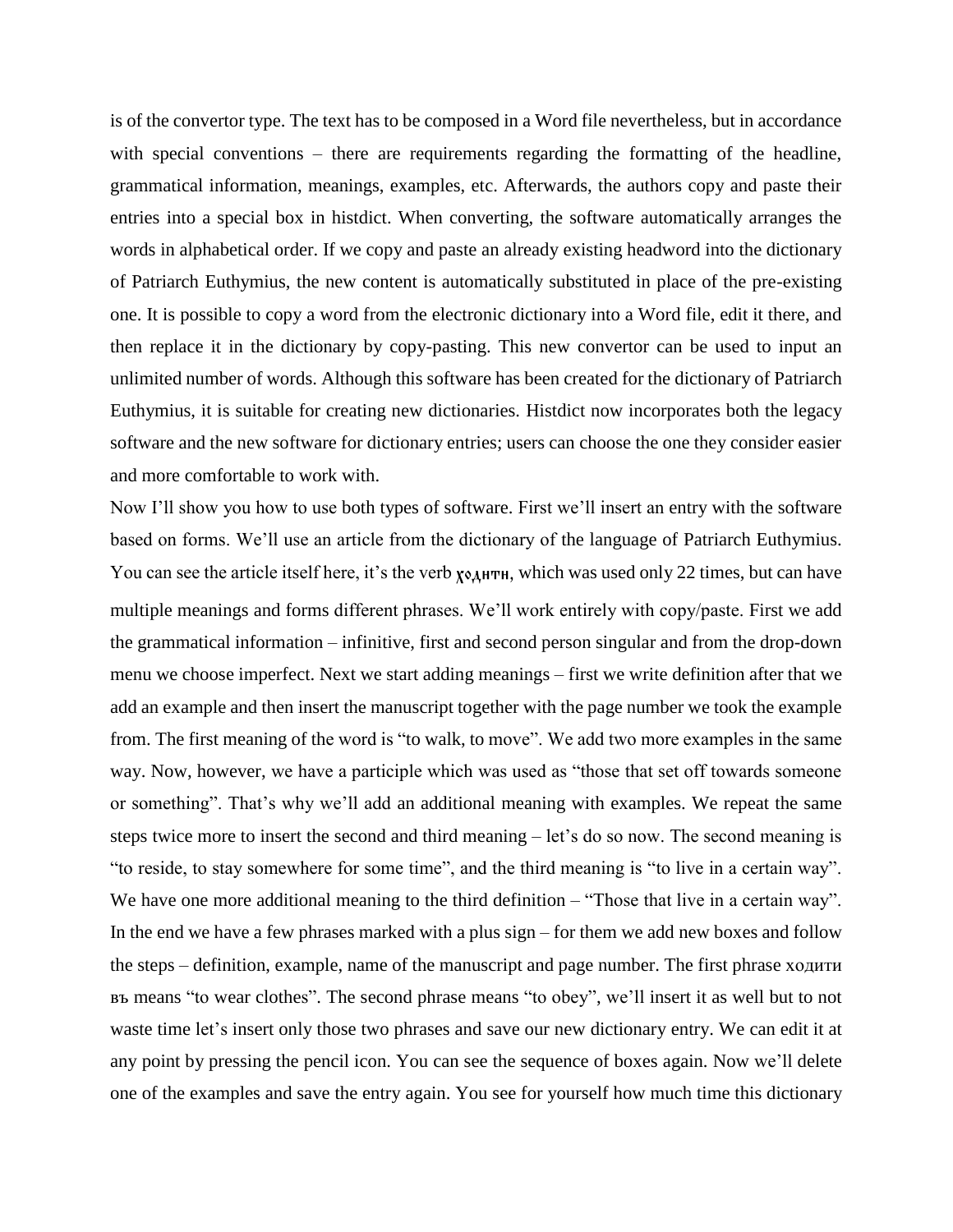entry took. Now let's try to load not only the same entry but two more using the converter. All we have to do is copy and insert them in an empty box and press save.

#### =ходнтн, хождж, ходншн

несв.  $(22)$ 

1. Ходя, вървя, движа се.

Ходещоу бw ємоу съ воин'єтвш по нъкоемоу полю, и ба въ оумъ призывающоу на помощь, бжтвное томоу пави се днаменїе въ полоудневные часы Конст. 426г.21.

зане, такоже не възможно ест(ь) wyїю не иммщомоу право ходити, сице не възможно ест(ь) благочьстіе не хранљщом8 по воли божій жити Филот. 89.26

призываніем<sup>и</sup> бо распетаго, слепій прозирають. хршмій ходеть. прокаженій фунщают се. мрътвій въстають *Нед.* 607г.35.

Същото значение и в ИМ 168г.12, Филот. 86.20.

#### ходащни

Като същ. м. мн.

Тези, които са се запътили към някого или нещо.

Тъм'же и ѿ мншгы оукарае бъше ѿ иже къ боу неправъ ходещихь. иже, въ блгочьстивыхь оубо wеразомы тавлгаахоу се, дълы же нечъстивыхь жител<sup>ь</sup>ствоваахоу Конст. 437v.37.

2. Пребивавам; намирам се, оставам някъде за определено време.

дондё вь п8стыни хwждаахъ, тебе посwбницж имъа̀. н̂нъ же гако къ мир8 вьзвратих сљ, котwржљ др8гж помощь развъ тебе тръб8ж Петк. 78г.11.

гадый мож пльть и пїжй мож кръвь въ мнѣ прѣбываєть и азь въ немь, гако да живжщ8 въ нас и ходмщ8 словоу твоем8, господи, бждемь храмь пръсвмтом8 и покланъемом8 твоем8 доух8  $\boldsymbol{C}\boldsymbol{B}\boldsymbol{B}$ 399.14.

3. Живея по определен начин.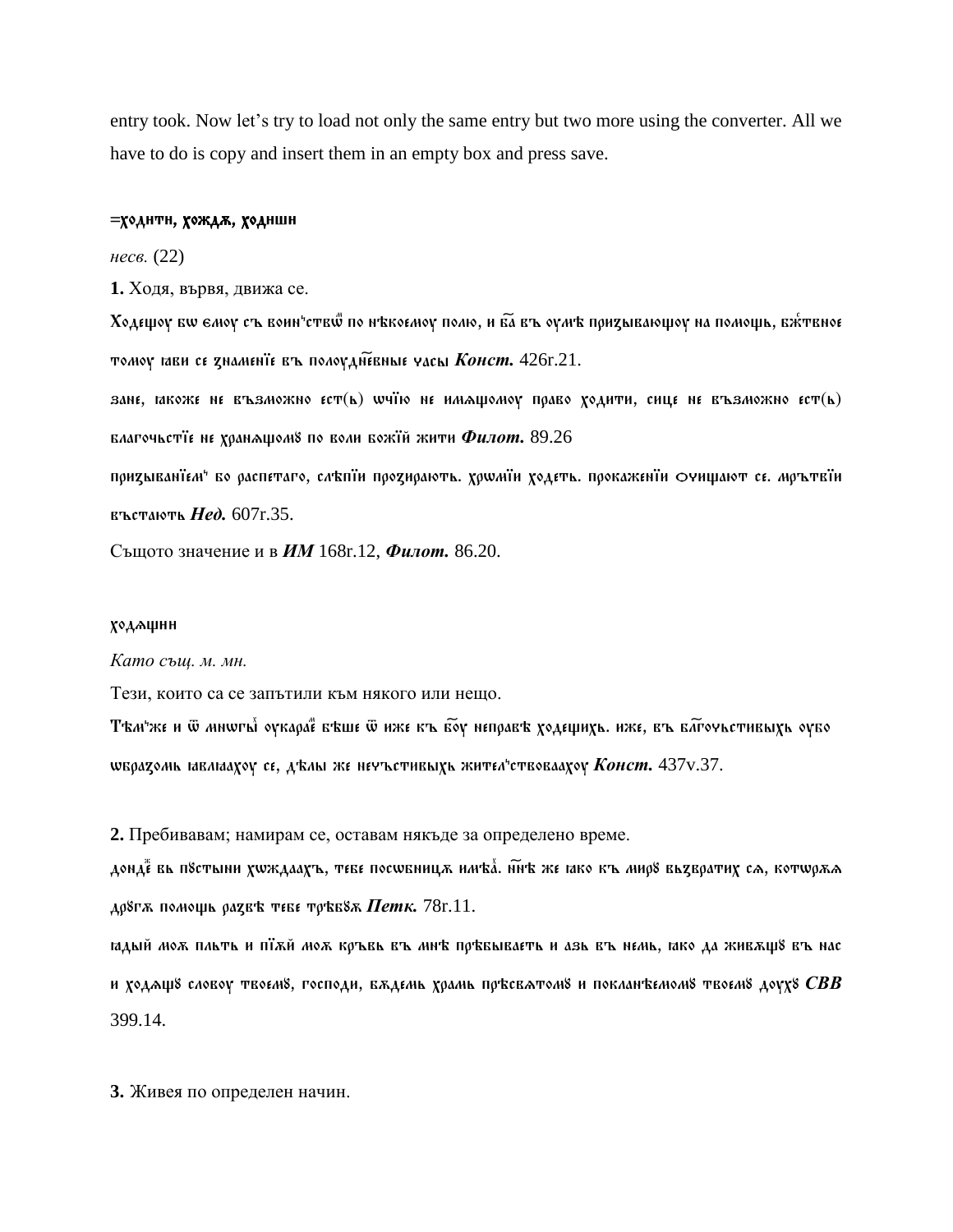пръбывааше прочее добраа Отроковица Двьство чисто хранещи и въ чистотъ и цъломоудри ходещи Hed. 605r.20.

Сътвори съ нами знаменїе въ благо, настави нас на пжть твой, еже хwдити въ истинъ твоей **CBB** 392.29.

### ходашни

Като същ. мн.

Тези, които живеят по определен начин.

Каковаже пакы иже не по истинъ ходещихь Ожидают длаа • какова моученїа • какwвь страхь • каков(ь) стоудь. какова ѿ бъсшвь истезаніа Конст. 438г.13.

## ходан

Като прил.

Който живее по определен начин.

притицати же къ събшрнън цо̀кви, и свънити се ѿ вьсакот ̂ ча̂ка бедчинно ходешаго. въровати же въ Wща и сила и стър Дуа, въ то̂нц $\delta$  нераддълн $\delta \omega$  164г. $8$ .

# +ходнтн въ милотьхъ

Нося някакъв тип облекло; облечен съм в нещо.

оставльше, конъчномоу себе оумрьш'венію штдаше, печалоующе и сътоующе, озловлюніа бъсшвь токпеще. ходеще въ милотех и въ козїдхь кожахь Кипр. 235.26.

### +ходнтн въ волыхъ

Подчинявам се.

И въсъх въ единомысли съблюди, въ благочьстіи, въ братолювіи, въ любви, въ въсъх вмлъх твоих ходити, тако да и въ семь прославит сл имл твое пръсвлтое МИнд.1-2 347.28.